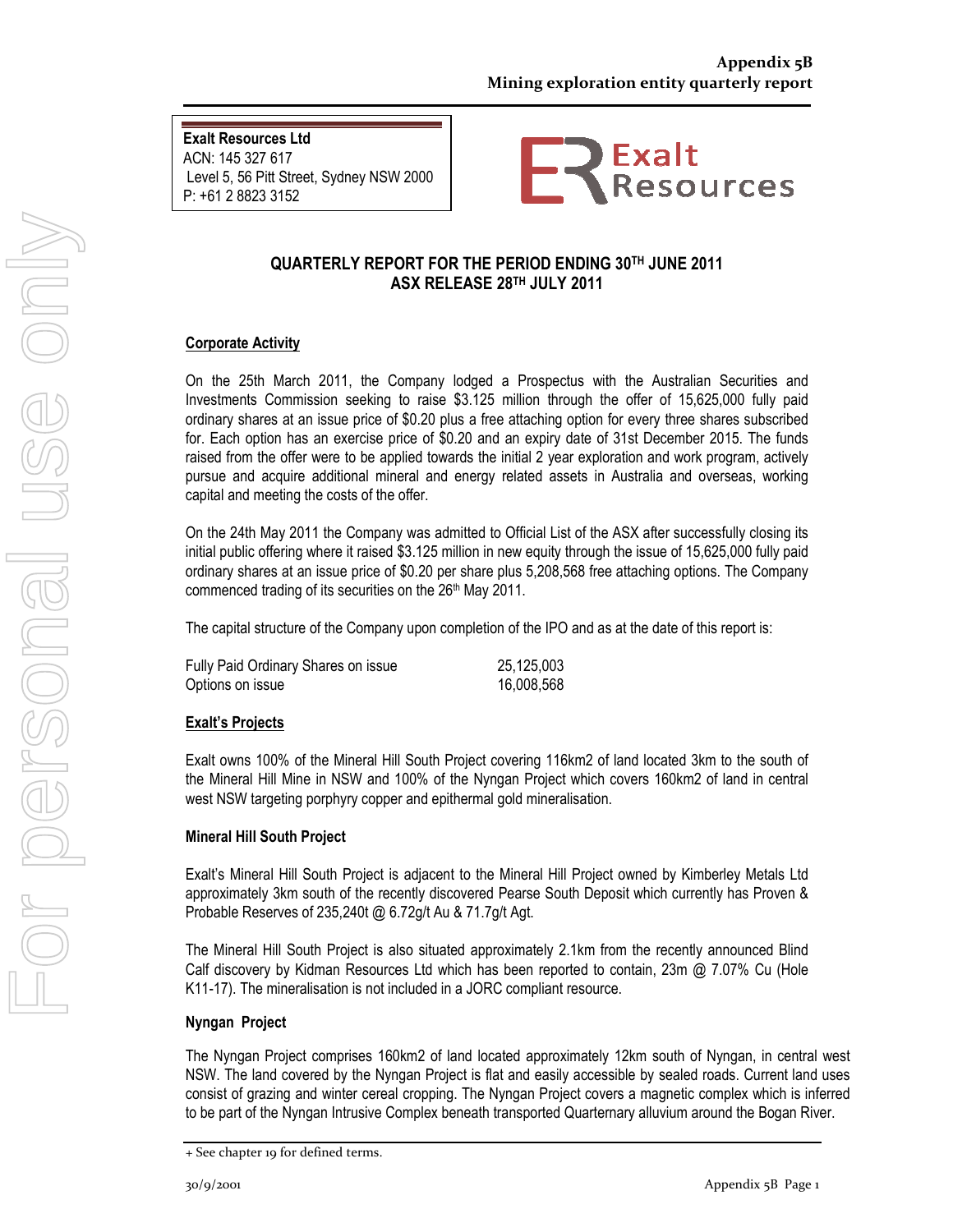#### **Exploration Activity**

Exalt announced on the  $15<sup>th</sup>$  June 2011 that it had commenced its exploration activities which comprised detailed 3D IP surveys over three prospect areas within EL7663 Mineral Hill South which were designed to delineate areas of chargeability under shallow cover along strike to the south and south-east of Mineral Hill.

These IP surveys were completed in early July 2011 with the results announced to the market on 18th July 2011. The completed 3D IP (Induced Polarisation) surveys highlighted a number of promising chargeability anomalies within two of the three areas tested. The Mineral Hill mineralisation was highlighted as subtle chargeability anomalies in IP surveys in 1970 by Cyprus Mines Corporation.

In addition to the favourable chargeability responses from the survey, the newly defined chargeability anomalies occur on the contact between the Mineral Hill Volcanics and the adjacent Talingaboolba Sediments just as the mineralisation at Mineral Hill.

Figure 1 outlined below illustrates the results of the 3D IP Surveys on Interpreted geology and known mineralisation; the areas of higher chargeability are represented by orange and yellow. The images are a slice through a 3 dimensional model at 100m below surface. Yellow Shaft and Brooklyn Prospect returned significant chargeability anomalies.

A drilling contractor has been engaged to test the newly defined targets and will be available in the coming quarter.



Figure 1 – 100m Depth Slice on 3D IP Results overlaid Interpreted Geology and Known Mineralisation

<sup>+</sup> See chapter 19 for defined terms.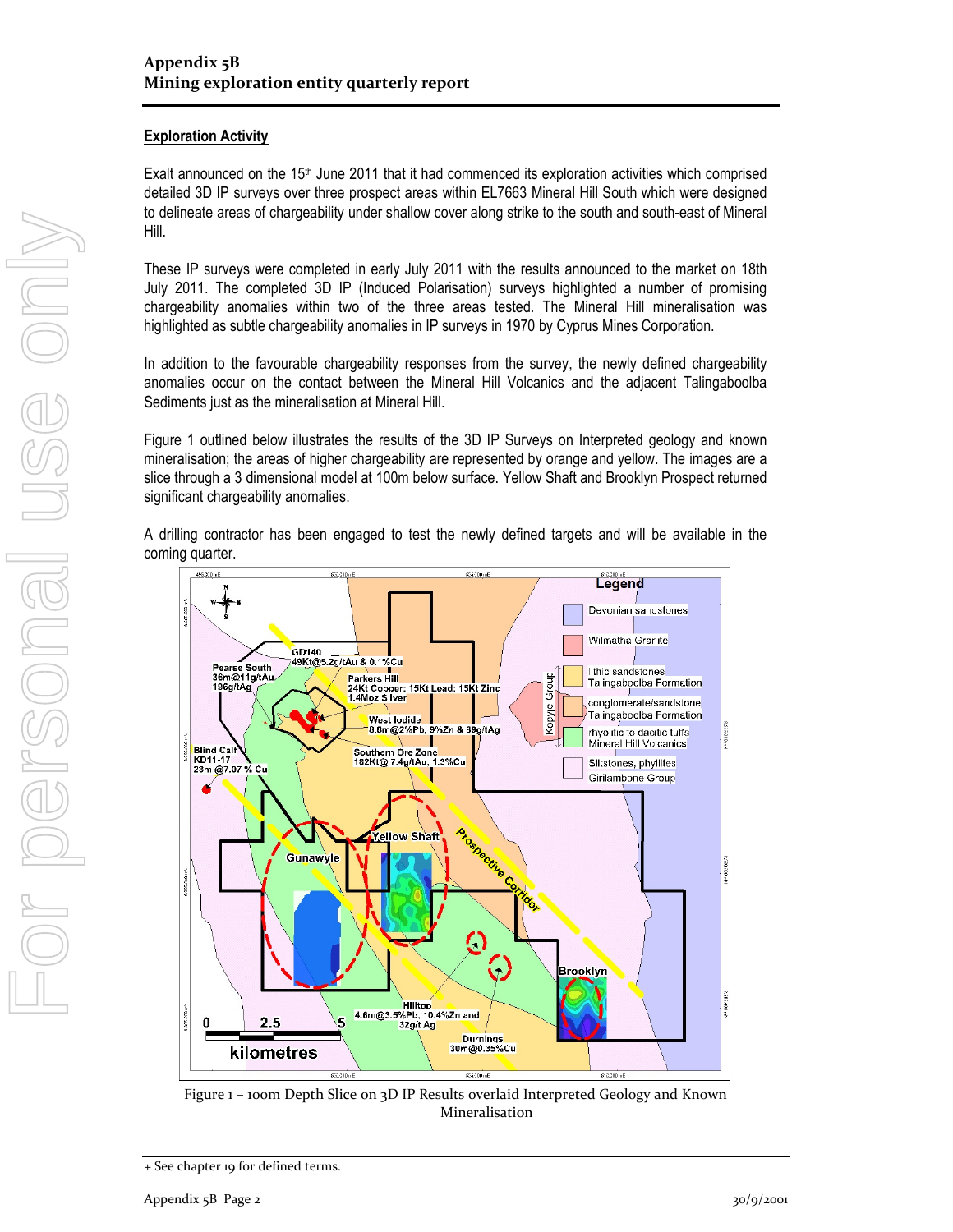

Figure 2 –3D IP Model Results for Yellow Shaft. Arrow indicates north.

Red surfaces areas of increasing chargeability at values 7.6mV/V, 8.8mV/V and 9.45mV/V.

Should you have any questions in relation to the quarterly report, please feel free to contact the Company on (02) 8823 3152.

#### **Competent Person's Statement**

The information in this report that relates to Exploration Results, Mineral Resources and/or Ore Reserves is based on information provided by Mr D Ward, Member of Australasian Institute of Mining and Metallurgy and a Consultant to Exalt Resources Limited. Mr Ward has sufficient experience that is relevant to the style of mineralisation and type of deposit under consideration and to the activity which he is undertaking to qualify as a Competent Person as defined in the 2004 Edition of the Australasian Code for Reporting of Exploration Results, Mineral Resources and Ore Reserves. Mr Ward, consent to the inclusion in the report of the matters based on his information in the form and context in which it appears.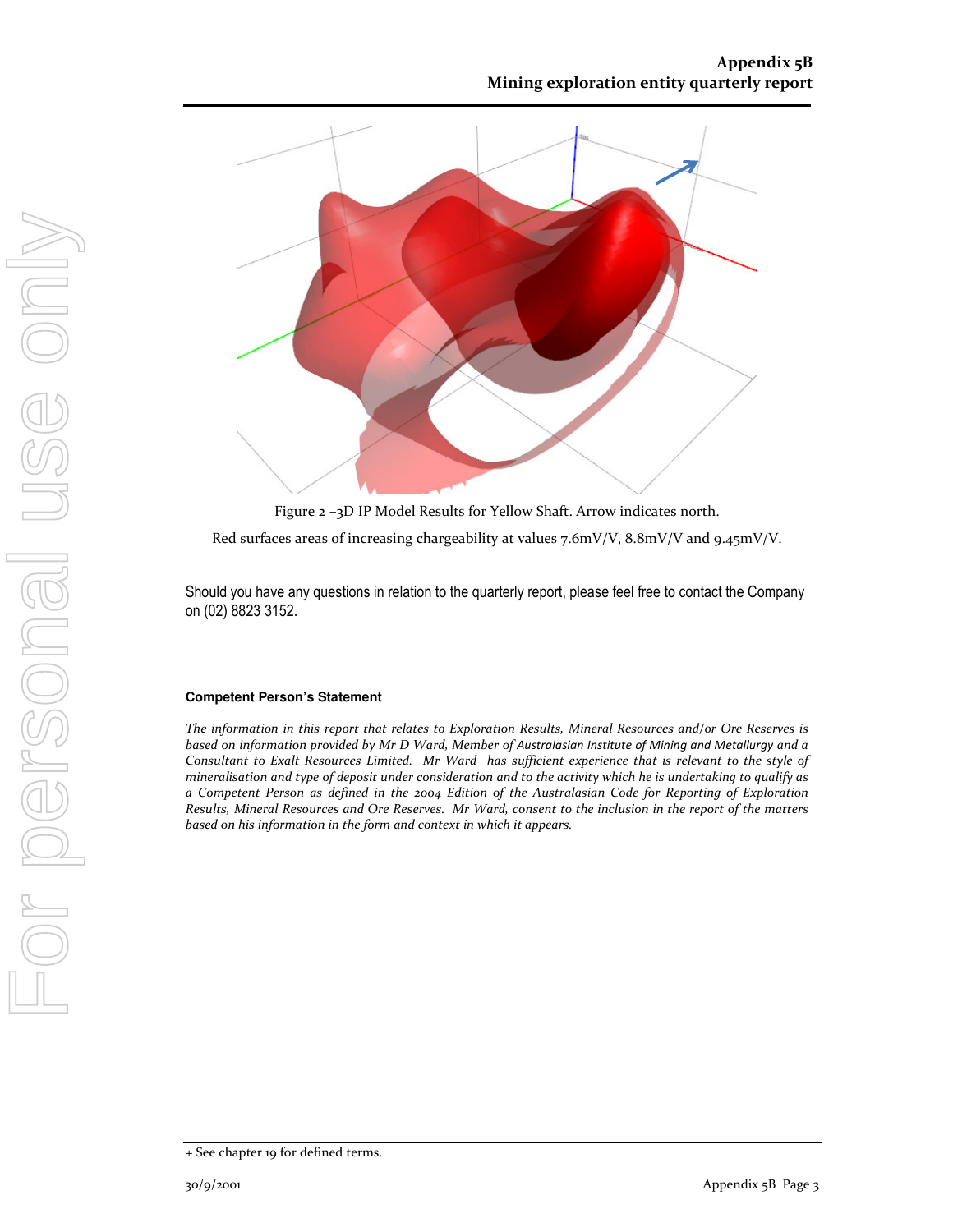# Appendix 5B

# Mining exploration entity quarterly report

Introduced 1/7/96. Origin: Appendix 8. Amended 1/7/97, 1/7/98, 30/9/2001, 01/06/10.

#### Name of entity

17 145 327 617 30 JUNE 2011

ABN Quarter ended ("current quarter")

#### Consolidated statement of cash flows

|                                            |                                              | Current quarter | Year to date |
|--------------------------------------------|----------------------------------------------|-----------------|--------------|
| Cash flows related to operating activities |                                              | $A'$ 000        | $(3$ months) |
|                                            |                                              |                 | $A'$ ooo     |
| 1.1                                        | Receipts from product sales and related      |                 |              |
|                                            | debtors                                      |                 |              |
|                                            |                                              |                 |              |
| 1,2                                        | (a) exploration & evaluation<br>Payments for |                 |              |
|                                            | (b) development                              |                 |              |
|                                            | (c) production                               |                 |              |
|                                            | (d) administration                           | (123)           | (123)        |
| 1.3                                        | Dividends received                           |                 |              |
| 1.4                                        | Interest and other items of a similar nature | 24              | 24           |
|                                            | received                                     |                 |              |
| 1.5                                        | Interest and other costs of finance paid     |                 |              |
| 1.6                                        | Income taxes paid                            |                 |              |
| 1.7                                        | Other (provide details if material)          |                 |              |
|                                            |                                              | (99)            | (99)         |
|                                            | <b>Net Operating Cash Flows</b>              |                 |              |
|                                            |                                              |                 |              |
|                                            | Cash flows related to investing activities   |                 |              |
| 1.8                                        | Payment for purchases of: (a) prospects      |                 |              |
|                                            | (b) equity investments                       |                 |              |
|                                            | (c) other fixed assets                       |                 |              |
| 1.9                                        | Proceeds from sale of:<br>(a) prospects      |                 |              |
|                                            | (b) equity investments                       |                 |              |
|                                            | (c) other fixed assets                       |                 |              |
| 1.10                                       | Loans to other entities                      |                 |              |
| 1.11                                       | Loans repaid by other entities               |                 |              |
| 1.12                                       | Other (provide details if material)          |                 |              |
|                                            |                                              |                 |              |
|                                            | Net investing cash flows                     |                 |              |
| 1.13                                       | Total operating and investing cash flows     | (99)            | (99)         |
|                                            | (carried forward)                            |                 |              |

<sup>+</sup> See chapter 19 for defined terms.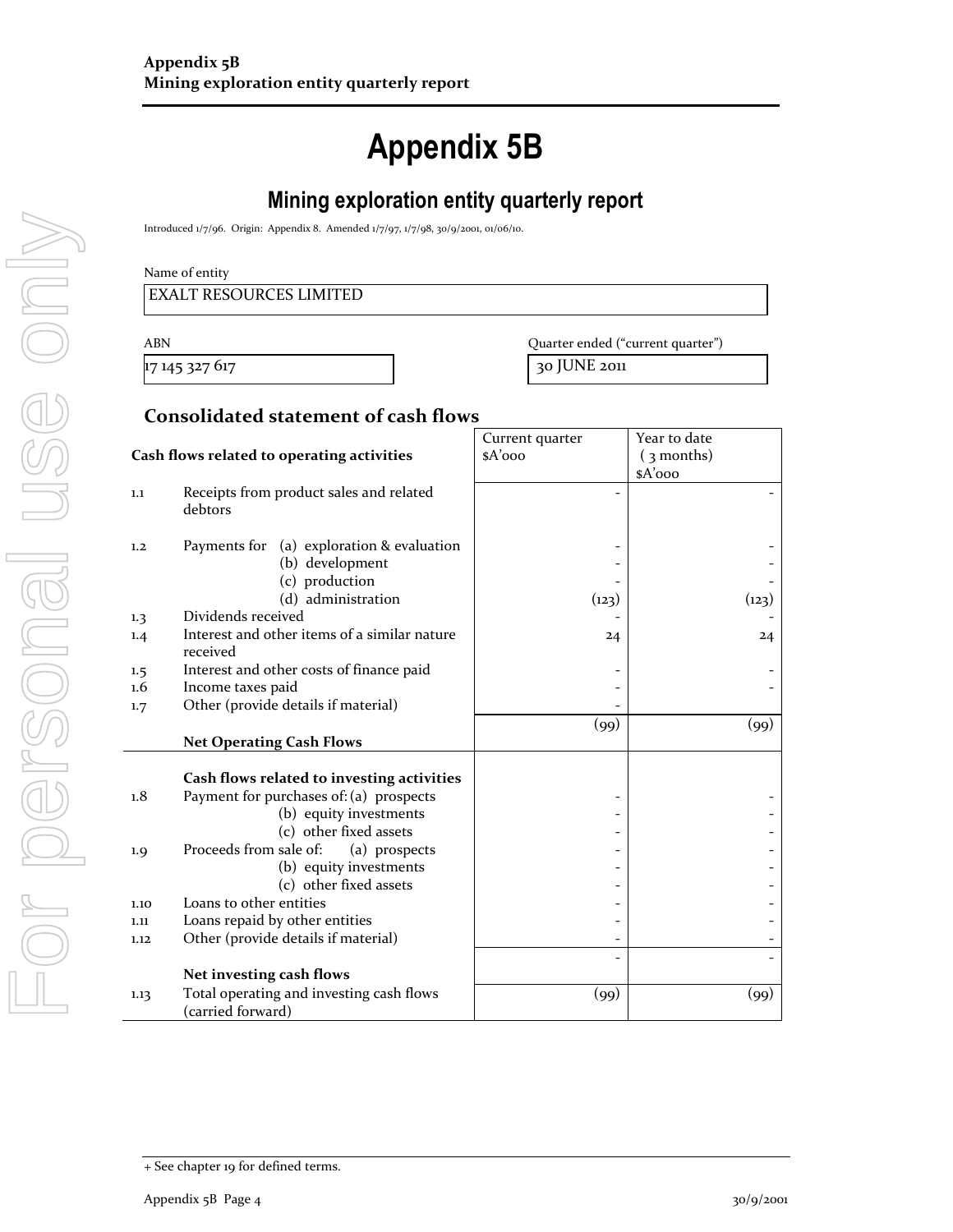| 1.13 | Total operating and investing cash flows      | (99)                         | (99)  |
|------|-----------------------------------------------|------------------------------|-------|
|      | (brought forward)                             |                              |       |
|      |                                               |                              |       |
|      | Cash flows related to financing activities    |                              |       |
| 1.14 | Proceeds from issues of shares, options, etc. | 3,125                        | 3,125 |
| 1.15 | Proceeds from sale of forfeited shares        |                              |       |
| 1.16 | Proceeds from borrowings                      | $\qquad \qquad \blacksquare$ |       |
| 1.17 | Repayment of borrowings                       |                              |       |
| 1.18 | Dividends paid                                |                              |       |
| 1.19 | Other (provide details if material)           | (120)                        | (120) |
|      | Net financing cash flows                      | 3,005                        | 3,005 |
|      |                                               |                              |       |
|      | Net increase (decrease) in cash held          | 2,906                        | 2,906 |
|      |                                               |                              |       |
| 1.20 | Cash at beginning of quarter/year to date     | 333                          | 333   |
| 1.21 | Exchange rate adjustments to item 1.20        |                              |       |
| 1.22 | Cash at end of quarter                        | 3,239                        | 3,239 |

# Payments to directors of the entity and associates of the directors Payments to related entities of the entity and associates of the related entities

|      |                                                                  | Current quarter |    |
|------|------------------------------------------------------------------|-----------------|----|
|      |                                                                  | $A'$ ooo        |    |
| 1.23 | Aggregate amount of payments to the parties included in item 1.2 |                 | 12 |
| 1.24 | Aggregate amount of loans to the parties included in item 1.10   |                 |    |
| 1.25 | Explanation necessary for an understanding of the transactions   |                 |    |
|      | These payments include Non Executive Director Fees.              |                 |    |

### Non-cash financing and investing activities

- 2.1 Details of financing and investing transactions which have had a material effect on consolidated assets and liabilities but did not involve cash flows
- 2.2 Details of outlays made by other entities to establish or increase their share in projects in which the reporting entity has an interest

## Financing facilities available

Add notes as necessary for an understanding of the position.

<sup>+</sup> See chapter 19 for defined terms.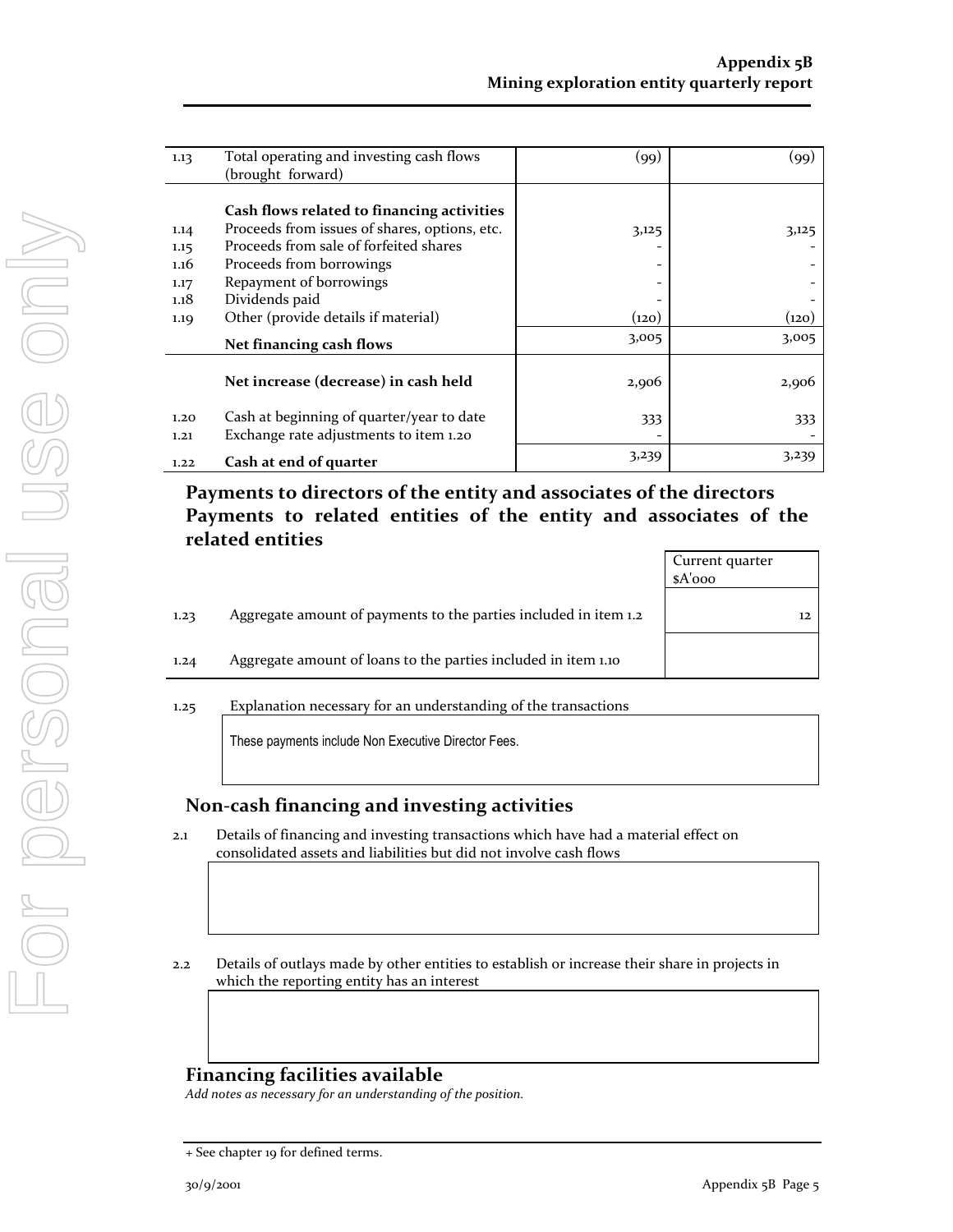|     |                             | Amount available<br>$A'$ 000 | Amount used<br>sA'ooo |
|-----|-----------------------------|------------------------------|-----------------------|
| 3.1 | Loan facilities             |                              |                       |
| 3.2 | Credit standby arrangements |                              |                       |

# Estimated cash outflows for next quarter

| 4.4 | Administration             |          |
|-----|----------------------------|----------|
| 4.3 | Production                 |          |
| 4.2 | Development                |          |
| 4.1 | Exploration and evaluation | \$300    |
|     |                            | $A'$ 000 |

# Reconciliation of cash

|     | Reconciliation of cash at the end of the quarter (as<br>shown in the consolidated statement of cash flows)<br>to the related items in the accounts is as follows. | Current quarter<br>$A'$ 000 | Previous quarter<br>$A'$ 000 |
|-----|-------------------------------------------------------------------------------------------------------------------------------------------------------------------|-----------------------------|------------------------------|
| 5.1 | Cash on hand and at bank                                                                                                                                          | 3,239                       | 333                          |
| 5.2 | Deposits at call                                                                                                                                                  |                             |                              |
| 5.3 | Bank overdraft                                                                                                                                                    |                             |                              |
| 5.4 | Other (provide details)                                                                                                                                           |                             |                              |
|     | Total: cash at end of quarter (item 1.22)                                                                                                                         | 3,239                       | 333                          |

# Changes in interests in mining tenements

|     |                                                                     | Tenement<br>reference | Nature of interest<br>(note (2)) | Interest at<br>beginning | Interest at<br>end of                  |
|-----|---------------------------------------------------------------------|-----------------------|----------------------------------|--------------------------|----------------------------------------|
| 6.1 | Interests in mining<br>tenements relinquished,<br>reduced or lapsed |                       |                                  | of quarter               | quarter                                |
| 6.2 | Interests in mining<br>tenements acquired or<br>increased           |                       |                                  |                          | Made<br>application<br>for ELA<br>4297 |

<sup>+</sup> See chapter 19 for defined terms.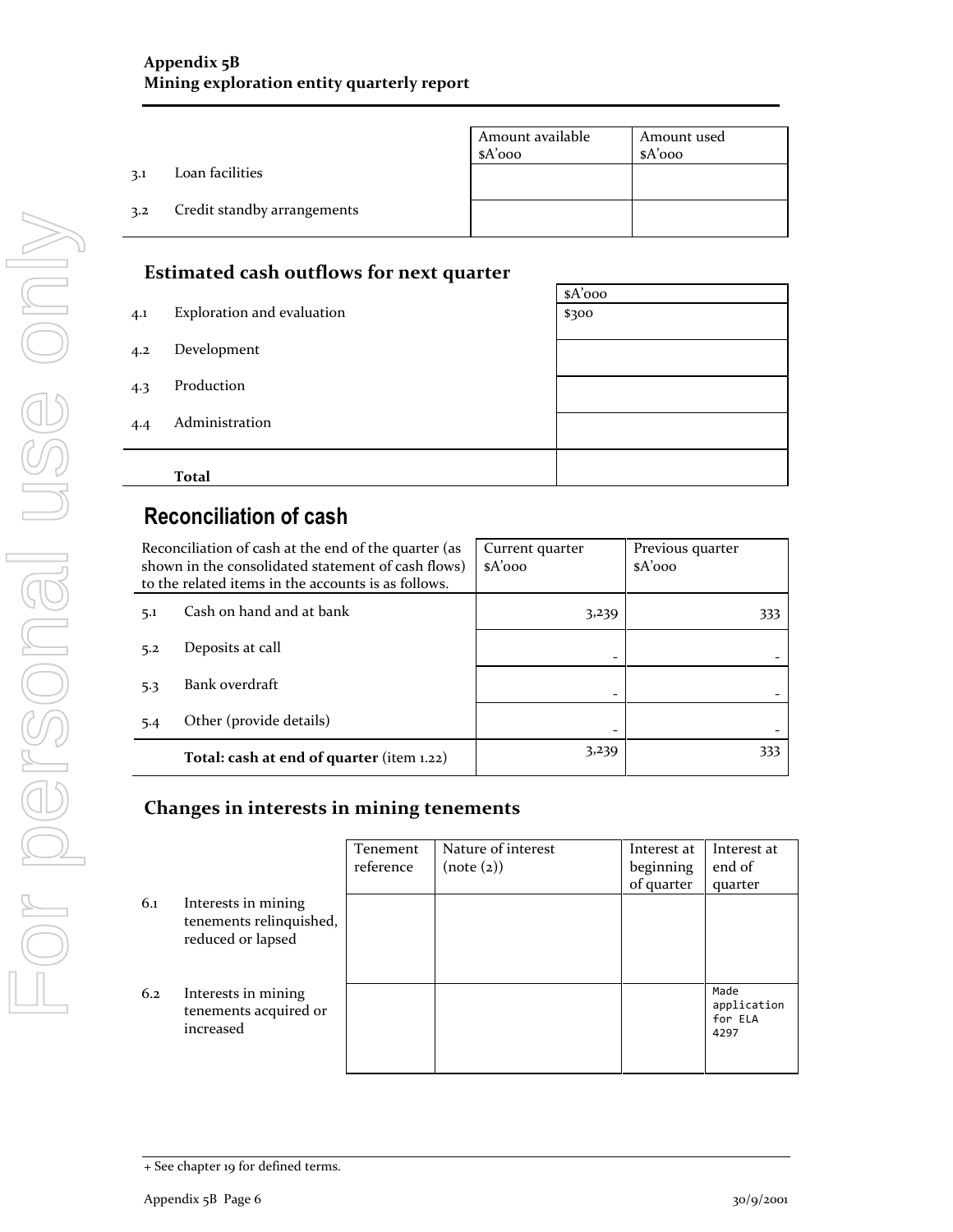### Issued and quoted securities at end of current quarter

Description includes rate of interest and any redemption or conversion rights together with prices and dates.

|      |                             | Total number | Number quoted | Issue price per<br>security (see | Amount paid up<br>per security (see |
|------|-----------------------------|--------------|---------------|----------------------------------|-------------------------------------|
|      |                             |              |               | note 3) (cents)                  | $note$ 3) (cents)                   |
| 7.1  | Preference                  | Nil          |               |                                  |                                     |
|      | <sup>+</sup> securities     |              |               |                                  |                                     |
|      | (description)               |              |               |                                  |                                     |
| 7.2  | Changes during              |              |               |                                  |                                     |
|      | quarter                     |              |               |                                  |                                     |
|      | (a) Increases               |              |               |                                  |                                     |
|      | through issues              |              |               |                                  |                                     |
|      | (b) Decreases               |              |               |                                  |                                     |
|      | through returns             |              |               |                                  |                                     |
|      | of capital, buy-            |              |               |                                  |                                     |
|      | backs,<br>redemptions       |              |               |                                  |                                     |
|      | +Ordinary                   |              |               |                                  |                                     |
| 7.3  | securities                  | 25,125,003   | 17,724,984    | \$0.20                           | \$0.20                              |
|      |                             |              |               |                                  |                                     |
| 7.4  | Changes during              |              |               |                                  |                                     |
|      | quarter                     |              |               |                                  |                                     |
|      | (a) Increases               |              |               |                                  |                                     |
|      | through issues              | 15,625,000   | 15,625,000    | \$0.20                           | \$0.20                              |
|      | (b) Decreases               |              |               |                                  |                                     |
|      | through returns             |              |               |                                  |                                     |
|      | of capital, buy-            |              |               |                                  |                                     |
|      | backs                       |              |               |                                  |                                     |
|      | <sup>+</sup> Convertible    | Nil          |               |                                  |                                     |
| 7.5  | debt                        |              |               |                                  |                                     |
|      | securities                  |              |               |                                  |                                     |
|      | (description)               |              |               |                                  |                                     |
| 7.6  | Changes during              |              |               |                                  |                                     |
|      | quarter                     |              |               |                                  |                                     |
|      | (a) Increases               |              |               |                                  |                                     |
|      | through issues              |              |               |                                  |                                     |
|      | (b) Decreases               |              |               |                                  |                                     |
|      | through                     |              |               |                                  |                                     |
|      | securities                  |              |               |                                  |                                     |
|      | matured,                    |              |               |                                  |                                     |
|      | converted                   |              |               |                                  |                                     |
| 7.7  | Options<br>(description and |              |               | Exercise price                   | Expiry date                         |
|      | conversion                  | 16,008,568   | 5,908,555     | \$0.20                           | 31 December 2014                    |
|      | factor)                     |              |               |                                  |                                     |
| 7.8  | Issued during               | 5,508,568    | 5,508,568     | \$0.20                           | 31 December 2014                    |
|      | quarter                     |              |               |                                  |                                     |
| 7.9  | Exercised                   |              |               |                                  |                                     |
|      | during quarter              |              |               |                                  |                                     |
| 7.10 | <b>Expired during</b>       |              |               |                                  |                                     |
|      | quarter                     |              |               |                                  |                                     |

<sup>+</sup> See chapter 19 for defined terms.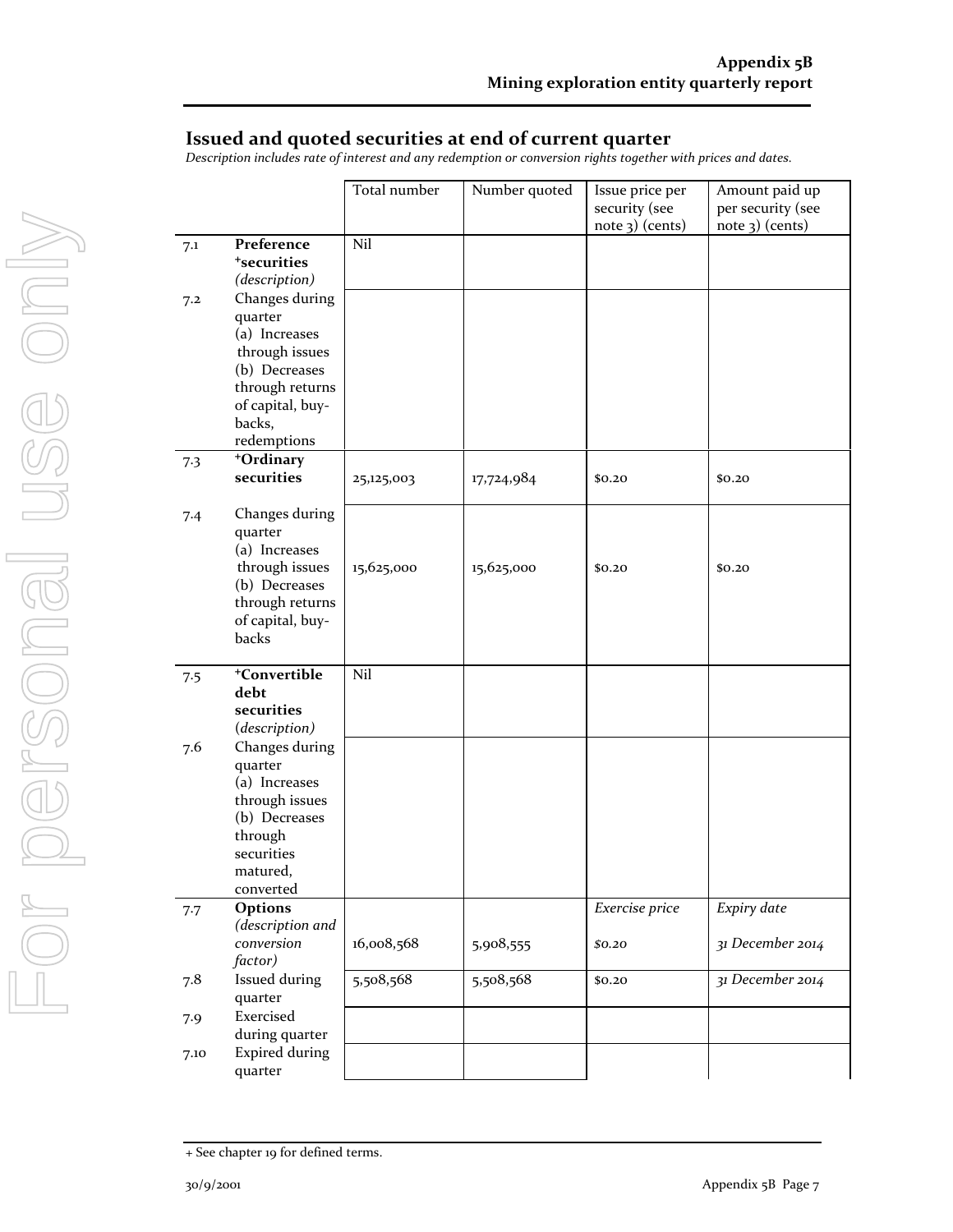| 7.11 | Performance      | Nil |
|------|------------------|-----|
|      | <b>Shares</b>    |     |
|      | (totals only)    |     |
| 7.12 | <b>Unsecured</b> |     |
|      | notes (totals    |     |
|      | only)            |     |
|      |                  |     |

# Compliance statement

- 1 This statement has been prepared under accounting policies which comply with accounting standards as defined in the Corporations Act or other standards acceptable to ASX (see note 4).
- 2 This statement does /does not\* (delete one) give a true and fair view of the matters disclosed.

(Company Secretary)

Sign here: ............................................................ Date: ....28/7/11.......

Print name: SHANE HARTWIG

# Notes

- 1 The quarterly report provides a basis for informing the market how the entity's activities have been financed for the past quarter and the effect on its cash position. An entity wanting to disclose additional information is encouraged to do so, in a note or notes attached to this report.
- 2 The "Nature of interest" (items 6.1 and 6.2) includes options in respect of interests in mining tenements acquired, exercised or lapsed during the reporting period. If the entity is involved in a joint venture agreement and there are conditions precedent which will change its percentage interest in a mining tenement, it should disclose the change of percentage interest and conditions precedent in the list required for items 6.1 and 6.2.
- 3 Issued and quoted securities The issue price and amount paid up is not required in items 7.1 and 7.3 for fully paid securities.
- 4 The definitions in, and provisions of, AASB 1022: Accounting for Extractive Industries and AASB 1026: Statement of Cash Flows apply to this report.

<sup>+</sup> See chapter 19 for defined terms.